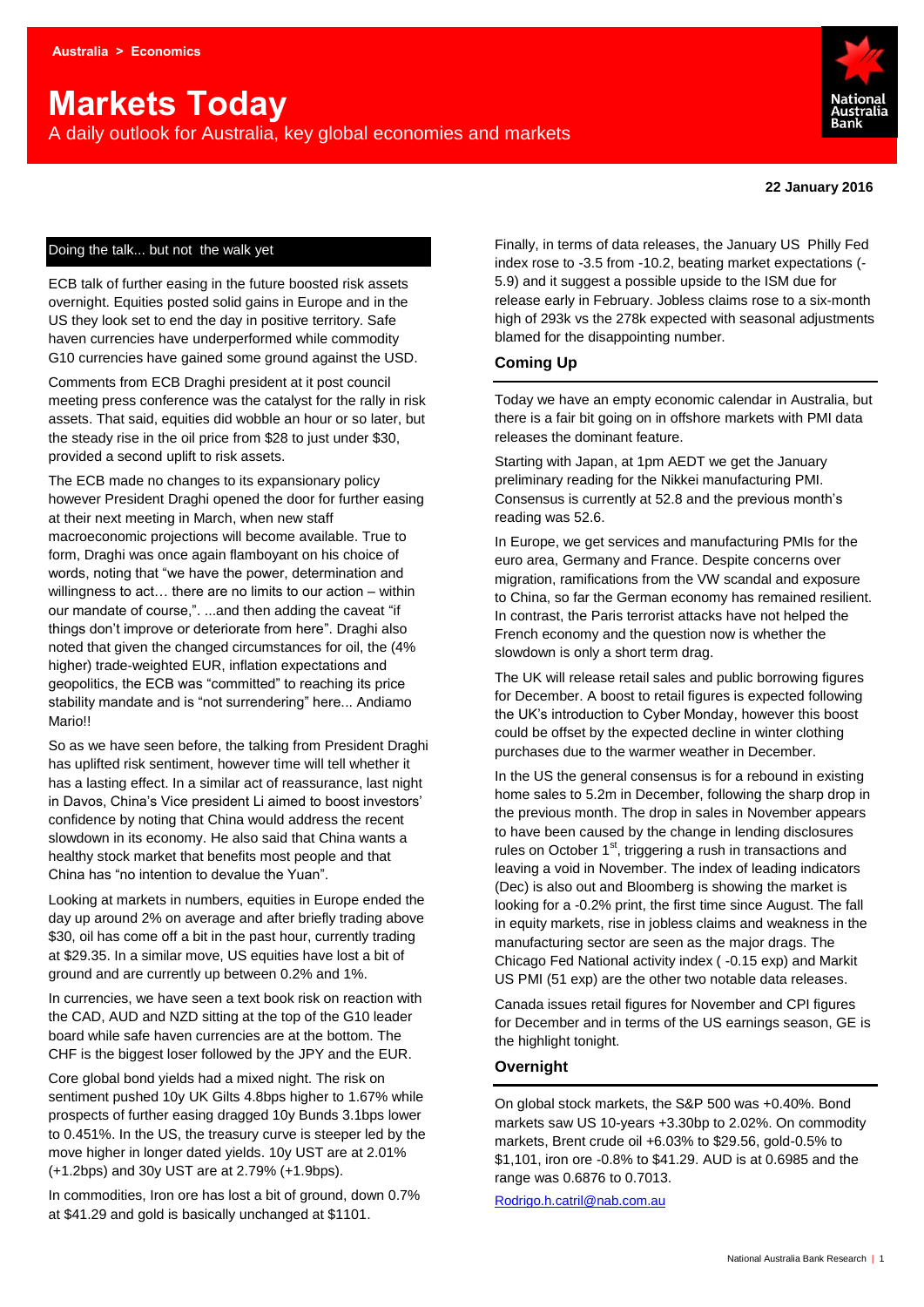





|                              | <b>Foreign Exchange</b> |        |         |                                |                   |          |         | <b>Equities</b> |                          |                  |        | Commodities* |                                   |         |        |
|------------------------------|-------------------------|--------|---------|--------------------------------|-------------------|----------|---------|-----------------|--------------------------|------------------|--------|--------------|-----------------------------------|---------|--------|
|                              |                         |        |         | Indicative 24hr<br>ranges (**) |                   | Other FX |         |                 | <b>Major Indices</b>     |                  |        |              |                                   | Last    | % day  |
|                              | Last                    | % chge | Low     | High                           |                   | Last     | % chge  |                 |                          | Last             | % day  | $%$ y/y      | Oil (Brent)                       | 29.56   | 6.0    |
| <b>AUD</b>                   | 0.6984                  | 1.1    | 0.6876  | 0.7013                         | <b>HKD</b>        | 7.8147   | 0.0     |                 | Dow                      | 15,872           | $+0.7$ | $-9.6$       | Oil (WTI)                         | 29.78   | 5.0    |
| <b>NZD</b>                   | 0.6496                  | 1.0    | 0.6411  | 0.6538                         | <b>CNY</b>        | 6.5800   | 0.0     |                 | S&P 500                  | 1.868            | $+0.4$ | $-8.1$       | Oil (Tapis)                       | 27.70   | $-1.6$ |
| <b>EUR</b>                   | 1.0880                  | $-0.1$ | 1.0778  | 1.0921                         | SGD               | 1.4344   | $-0.2$  |                 | Nasdag                   | 4.473            | $+0$   | $-4.2$       | Gold                              | 1101.00 | $-0.5$ |
| <b>GBP</b>                   | 1.4211                  | 0.1    | 1.4080  | 1.4229                         | <b>IDR</b>        | 13.907   | $-0.4$  |                 | <b>FTSE</b>              | 5.774            | $+1.8$ | $-14.2$      | <b>CRB</b>                        | 159.14  | 1.8    |
| <b>JPY</b>                   | 117.46                  | 0.4    | 116.47  | 117.78                         | <b>THB</b>        | 36.21    | $-0.1$  |                 | <b>DAX</b>               | 9.574            | $+1.9$ | $-7.0$       | <b>GS Metals</b>                  | 238.3   | $-1.0$ |
| CAD                          | 1.4288                  | $-1.5$ | 1.4228  | 1.4541                         | <b>KRW</b>        | 1.214    | 0.0     |                 | CAC <sub>40</sub>        | 4.206            | $+0.2$ | $-6.2$       | Aluminium                         | 1469    | $-0.9$ |
| AUD/EUR                      | 0.6419                  | 1.2    |         |                                | <b>TWD</b>        | 33.79    | 0.3     |                 | Nikkei                   | 16.017           | $-2.4$ | $-7.6$       | Copper                            | 4361    | $-1.1$ |
| AUD/JPY                      | 82.03                   | 1.6    |         |                                | PHP               | 47.90    | $-0.1$  |                 | Shanghai                 | 2.880            | $-3.2$ | $-13.8$      | <b>Nickel</b>                     | 8533    | $-0.5$ |
| AUD/GBP                      | 0.4914                  | 1.0    |         |                                | <b>CHF</b>        | 1.01     | 0.3     |                 | Hang Seng                | 18.542           | $-1.8$ | $-24.4$      | Zinc                              | 1478    | $-1.6$ |
| AUD/NZD                      | 1.0751                  | 0.1    |         |                                | <b>SEK</b>        | 8.57     | $-0.3$  |                 | ASX 200                  | 4.864            | $+0.5$ | $-10.3$      | Ch. steel                         | 1837    | 1.3    |
|                              |                         |        |         |                                |                   |          |         |                 |                          |                  |        |              | Iron ore                          | 41.3    | $-0.8$ |
|                              |                         |        |         |                                |                   |          |         |                 |                          |                  |        |              | Coal                              | 49.0    | 0.0    |
| <b>Interest Rates</b>        |                         |        |         |                                |                   |          |         |                 | <b>Overnight Futures</b> |                  |        | Wheat Chic.  | 479.8                             | 0.8     |        |
| <b>Indicative Swap Rates</b> |                         |        |         | Benchmark 10 Year Bonds        |                   |          |         |                 |                          |                  |        | Sugar        | 14.45                             | 1.9     |        |
|                              | Cash                    | 3mth   | 2Yr     | 10Yr                           |                   | Last     | chge    | Sprd            |                          |                  | Last   | Chge         | Cotton                            | 62.09   | 0.2    |
| <b>USD</b>                   | 0.50                    | 0.62   | 0.90    | 1.89                           | <b>USD 10</b>     | 2.02     | 0.03    |                 |                          | Australia        |        |              | Coffee                            | 114.4   | 2.5    |
| <b>AUD</b>                   | 2.00                    | 2.27   | 2.05    | 2.80                           | AUD <sub>10</sub> | 2.69     | 0.03    | 0.68            |                          | 3 mth bill       | 97.84  | 0.00         |                                   |         |        |
| <b>NZD</b>                   | 2.50                    | 2.73   | 2.65    | 3.46                           | NZD <sub>10</sub> | 3.23     | $-0.01$ | 1.22            |                          | 3 Yr bond        | 98.09  | $-0.01$      | CO <sub>2</sub> Emissions - Euros |         |        |
| <b>EUR</b>                   | 0.05                    | 0.06   | $-0.14$ | 0.76                           | CAD <sub>10</sub> | 1.24     | 0.08    | $-0.78$         |                          | 10 Yr bond 97.32 |        | $-0.03$      |                                   | Last    | % day  |
| GBP                          | 0.50                    | 0.59   | 0.85    | 1.69                           | <b>EUR 10</b>     | 0.38     | $-0.03$ | $-1.63$         |                          | $3/10$ sprd      | 0.77   | 0.02         | Jun-2016                          | 6.19    | $-2.2$ |
| <b>JPY</b>                   | 0.10                    | 0.08   | 0.09    | 0.39                           | <b>GBP 10</b>     | 1.67     | 0.05    | $-0.35$         |                          | SPI              | 10.0   | 0.2          | Dec-2016                          | 6.21    | $-2.4$ |
| CAD                          | 0.50                    | 1.17   | 0.72    | 1.63                           | <b>JPY 10</b>     | 0.23     | 0.02    | $-1.78$         |                          |                  |        |              | Jun-2017                          | 6.25    | $-2.3$ |

Please note the high/low FX rates are only an indication. Please refer to your National Dealer for confirmation.

\* All near futures contracts, except CRB. GS Metals is Goldman Sachs industrial metals index. Metals prices are CME. Emissions: ICE Dec contracts, Euros

\*\* These are indicative ranges over the past 24 hours; please confirm rates with your NAB dealer

Last is around 6:30am Sydney

Source: Bloomberg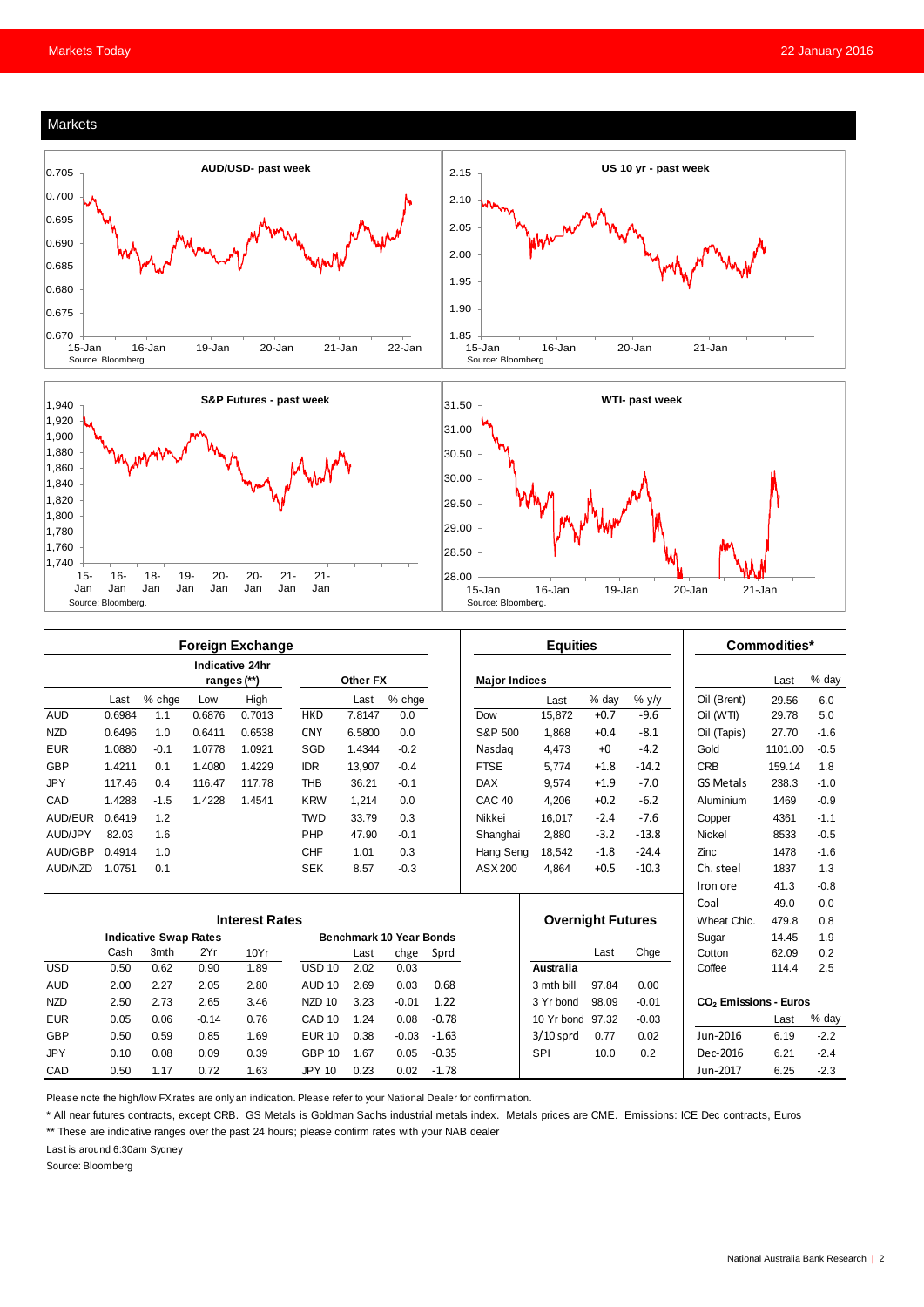| <b>GMT</b><br><b>AEDT</b><br>Country Economic Indicator<br>Period<br>Forecast<br>Consensus<br>Actual<br>Previous<br>Monday, 25 January 2016<br>$-3.304$<br>62.4<br>23.50<br>10.50<br>Trade Balance Adjusted<br>Dec<br>JN<br>10/5<br>0.30<br><b>Dec</b><br>11.30<br><b>AU</b><br><b>NAB Business Conditions/Confidence</b><br>Nov <sub>F</sub><br>103.9<br>5.00<br>JN<br>Leading Index CI<br>16.00<br>108.7<br>9.00<br>20.00<br>GE<br><b>IFO Business Climate</b><br>Jan<br>112.8/104.7<br>9.00<br>20.00<br>GE<br>IFO Current Assessment/Expectations<br>Jan<br>-7<br>11.00<br>22.00<br>UK<br><b>CBI Trends Total Orders</b><br>Jan<br>$-12$<br>11.00<br>22.00<br>UK<br><b>CBI Business Optimism</b><br>Jan<br>$-12.5$<br>$-20.1$<br>14.30<br>1.30<br>Dallas Fed Manf. Activity<br>Jan<br>US<br>53<br>15.00<br>2.00<br>CA<br><b>Bloomberg Nanos Confidence</b><br>Jan 22<br>Tuesday, 26 January 2016<br>59.8<br>21.30<br>8.30<br>NZ<br>Performance Services Index<br>Dec<br>113.2<br>22.30<br>9.30<br>Jan 24<br>ANZ Roy Morgan Weekly Consumer Confidence Index<br>AU<br>0.7/8.5<br>2.00<br>13.00<br>Credit Card Spending MoM/YoY<br>Dec<br>ΝZ<br>0.4<br>0.5<br>Nov<br>14.00<br>1.00<br>US<br>FHFA House Price Index MoM<br>0.7/<br>0.84/5.54<br>14.00<br>1.00<br>US<br>S&P/CS 20 City MoM SA/YoY<br>Nov<br>54.3/54<br>US<br>Markit US Services/Composite PMI<br>Jan P<br>14.45<br>1.45<br>US<br>Consumer Confidence Index<br>96.75<br>96.5<br>15.00<br>2.00<br>Jan<br>US<br>$\overline{2}$<br>6<br>15.00<br>2.00<br>Richmond Fed Manufact. Index<br>Jan<br>Wednesday, 27 January 2016<br>$-0.2$<br>23.30<br>10.30<br>AU<br>Westpac Leading Index MoM<br>Dec<br>1.2<br>0.00<br>11.00<br>AU<br>Skilled Vacancies MoM<br>Dec<br>0.3/1.6<br>0.5/1.5<br>4Q<br>0.30<br><b>AU</b><br><b>CPI QoQ/YoY</b><br>11.30<br>0.6/2.1<br>0.3/2.1<br>0.30<br>11.30<br><b>AU</b><br>CPI Trimmed Mean QoQ/YoY<br>4Q<br>0.6/2.1<br>0.3/2.2<br>4Q<br>0.30<br>11.30<br><b>AU</b><br>CPI Weighted Median QoQ/YoY<br>$-1.4$<br><b>CH</b><br>Dec<br>1.30<br>12.30<br><b>Industrial Profits YoY</b><br>113.7<br>1.45<br>12.45<br>CН<br>Westpac-MNI Consumer Sentiment<br>Jan<br>48.3<br>5.00<br>Small Business Confidence<br>Jan<br>16.00<br>JN<br>9.4<br>7.00<br>18.00<br>Feb<br>GE<br>GfK Consumer Confidence<br>9<br>23.00<br>US<br>MBA Mortgage Applications<br>Jan 22<br>12.00<br>US<br>500/2<br>490/4.3<br>15.00<br>2.00<br>New Home Sales/MoM<br>Dec<br>0.25/0.5<br>0.25/0.5<br>19.00<br>6.00<br><b>US</b><br><b>FOMC Rate Decision (Lower/Upper Bound)</b><br><b>Jan 27</b><br>Thursday, 28 January 2016<br>2.5<br>2.5<br>20.00<br>7.00<br><b>NZ</b><br><b>RBNZ Official Cash Rate</b><br>Jan 28<br>$-779$<br>21.45<br>8.45<br>NZ<br><b>Trade Balance</b><br>Dec<br>0.9<br>$-2.5$<br>Dec<br>23.50<br>10.50<br><b>Retail Sales MoM</b><br>JN<br>$-1.5$<br>23.50<br>10.50<br>Dept. Store, Supermarket Sales<br>Dec<br>JN<br>$-3.5/-0.7$<br>0/1.4<br>4Q<br>0.30<br>11.30<br>AU<br>Export/Import price index QoQ<br>0.4/2.1<br>GDP QoQ/YoY<br>4Q A<br>9.30<br>20.30<br>UK<br>0.1<br>9.30<br>20.30<br>Index of Services MoM<br>Nov<br>UK<br>0.41<br>10.00<br>21.00<br>EC<br><b>Business Climate Indicator</b><br>Jan<br>19<br>22.00<br>UK<br><b>CBI Reported Sales</b><br>11.00<br>Jan<br>$-0.1$<br>13.00<br>GE<br>CPI MoM<br>Jan P<br>0.00<br>$\mathbf 0$<br>13.00<br>0.00<br>GE<br>CPI EU Harmonized MoM<br>Jan P<br>278<br>284<br>13.30<br>0.30<br>US<br>Initial Jobless Claims<br>Jan 16<br>US<br>$-1$<br>$\mathbf 0$<br>13.30<br>0.30<br>Durable Goods Orders<br>Dec P<br>$-0.2/$<br>$-0.3/-0.6$<br>13.30<br>0.30<br>US<br>Cap Goods Orders Nondef Ex Air<br>Dec P<br>1.15/<br>$-0.9/5.1$<br>15.00<br>2.00<br>US<br>Pending Home Sales MoM/YoY<br>Dec<br>-9<br>16.00<br>3.00<br>US<br>Kansas City Fed Manf. Activity<br>Jan<br><b>29 January 2016</b><br>Friday.<br>1.8<br>21.45<br>8.45<br>NZ<br><b>Building Permits MoM</b><br>Dec<br>3.2<br>3.3<br>23.30<br>10.30<br>JN<br>Jobless Rate<br>Dec<br>$-2.4$<br>$-2.9$<br>23.30<br>10.30<br>Overall Household Spending YoY<br>Dec<br>JN<br>JN<br>Natl CPI YoY<br>Dec<br>0.2<br>0.3<br>23.30<br>10.30<br>$-0.3$<br>$-0.9$<br>23.50<br>Industrial Production MoM<br>Dec P<br>10.50<br>JN<br>2<br>0.50<br>11.50<br>UK<br>GfK Consumer Confidence<br>Jan<br>0.9/1.7<br>0.30<br>11.30<br>AU<br>PPI QoQ/YoY<br>4Q<br>0.6/6.8<br>0.4/6.6<br>0.30<br>11.30<br>RBA credit MoM/YoY<br>Dec<br>AU<br>8.4<br>2.00<br>13.00<br>NZ<br>Money Supply M3 YoY<br>Dec<br>3.00<br>14.00<br>Bank of Japan Monetary Policy Statement<br>JN<br>80<br>3.50<br>14.50<br>BOJ Annual Rise in Monetary Base<br>Jan 29<br>JN<br>5.1<br>9.00<br>20.00<br>EC<br>M3 Money Supply YoY<br>Dec<br>0.2<br>10.00<br>21.00<br>EC<br>CPI Estimate YoY<br>Jan<br>0.9<br>10.00<br>21.00<br>EС<br>CPI Core YoY<br>Jan A<br>0.6<br>0.6<br>13.30<br>0.30<br>US<br><b>Employment Cost Index</b><br>4Q<br>$-59.5$<br>$-60.5$<br>13.30<br>0.30<br>US<br>Advance Goods Trade Balance<br>Dec<br>2 <sup>7</sup><br><b>US</b><br>0.9<br>4Q A<br>13.30<br>0.30<br><b>GDP Annualized QoQ</b><br>$-0.2$<br>CA<br>Industrial Product Price MoM<br>Dec<br>13.30<br>0.30<br>$-4$<br>13.30<br>0.30<br>CA<br>Raw Materials Price Index MoM<br>Dec<br>$0/-0.2$<br>13.30<br>0.30<br>CA<br>GDP MoM/YoY<br>Nov<br>48.53<br>14.00<br>1.00<br>US<br><b>ISM Milwaukee</b><br>Jan<br>46<br>42.9<br>14.45<br>1.45<br>US<br>Chicago Purchasing Manager<br>Jan<br>93<br>93.3<br>15.00<br>2.00<br>US<br>U. of Mich. Sentiment<br>Jan F<br>2.7<br>15.00<br>2.00<br>US<br>U. of Mich. 5-10 Yr Inflation<br>Jan F<br>20.30<br>7.30<br>US<br>Fed's Williams gives forecast speech in San Francisco<br><b>Upcoming Central Bank Interest Rate Announcements</b><br>0.50%<br>Canada, BoC<br>9-Mar<br>0.05%<br>Europe ECB<br>10-Mar<br>US Federal Reserve<br>0.25-0.50%<br>0.25-0.50%<br>27-Jan<br>New Zealand, RBNZ<br>2.50%<br>2.50%<br>2.50%<br>28-Jan<br>Japan, BoJ<br>$0.0\% - 0.1\%$<br>$0.0\% - 0.1\%$<br>$0.0\% - 0.1\%$<br>29-Jan<br>Australia, RBA<br>2.00%<br>2.00%<br>2.00%<br>2-Feb | Calendar |  |       |  |  |  |       |  |  |  |  |
|-----------------------------------------------------------------------------------------------------------------------------------------------------------------------------------------------------------------------------------------------------------------------------------------------------------------------------------------------------------------------------------------------------------------------------------------------------------------------------------------------------------------------------------------------------------------------------------------------------------------------------------------------------------------------------------------------------------------------------------------------------------------------------------------------------------------------------------------------------------------------------------------------------------------------------------------------------------------------------------------------------------------------------------------------------------------------------------------------------------------------------------------------------------------------------------------------------------------------------------------------------------------------------------------------------------------------------------------------------------------------------------------------------------------------------------------------------------------------------------------------------------------------------------------------------------------------------------------------------------------------------------------------------------------------------------------------------------------------------------------------------------------------------------------------------------------------------------------------------------------------------------------------------------------------------------------------------------------------------------------------------------------------------------------------------------------------------------------------------------------------------------------------------------------------------------------------------------------------------------------------------------------------------------------------------------------------------------------------------------------------------------------------------------------------------------------------------------------------------------------------------------------------------------------------------------------------------------------------------------------------------------------------------------------------------------------------------------------------------------------------------------------------------------------------------------------------------------------------------------------------------------------------------------------------------------------------------------------------------------------------------------------------------------------------------------------------------------------------------------------------------------------------------------------------------------------------------------------------------------------------------------------------------------------------------------------------------------------------------------------------------------------------------------------------------------------------------------------------------------------------------------------------------------------------------------------------------------------------------------------------------------------------------------------------------------------------------------------------------------------------------------------------------------------------------------------------------------------------------------------------------------------------------------------------------------------------------------------------------------------------------------------------------------------------------------------------------------------------------------------------------------------------------------------------------------------------------------------------------------------------------------------------------------------------------------------------------------------------------------------------------------------------------------------------------------------------------------------------------------------------------------------------------------------------------------------------------------------------------------------------------------------------------------------------------------------------------------------------------------------------------------------------------------------------------------------------------------------------------------------------------------------------------------------------------------------------------------------------------------------------------------------------------------------------------------------------------------------------------------------------------------------------------------------------------------------------------------------------------------------------------------------------------------------------------------------------------------------------------------------------------------------------------------------------------------------------------------------------------------------------------------------------------------------------------------------------------------------------------------------------------------------------------------------------------------------------------------------------------------------------------------------------------------------------------------------------------------------------------------------------------------------------------------------------------------------------------------------------------------------------------------------------------------------------|----------|--|-------|--|--|--|-------|--|--|--|--|
|                                                                                                                                                                                                                                                                                                                                                                                                                                                                                                                                                                                                                                                                                                                                                                                                                                                                                                                                                                                                                                                                                                                                                                                                                                                                                                                                                                                                                                                                                                                                                                                                                                                                                                                                                                                                                                                                                                                                                                                                                                                                                                                                                                                                                                                                                                                                                                                                                                                                                                                                                                                                                                                                                                                                                                                                                                                                                                                                                                                                                                                                                                                                                                                                                                                                                                                                                                                                                                                                                                                                                                                                                                                                                                                                                                                                                                                                                                                                                                                                                                                                                                                                                                                                                                                                                                                                                                                                                                                                                                                                                                                                                                                                                                                                                                                                                                                                                                                                                                                                                                                                                                                                                                                                                                                                                                                                                                                                                                                                                                                                                                                                                                                                                                                                                                                                                                                                                                                                                                                                                                               |          |  |       |  |  |  |       |  |  |  |  |
|                                                                                                                                                                                                                                                                                                                                                                                                                                                                                                                                                                                                                                                                                                                                                                                                                                                                                                                                                                                                                                                                                                                                                                                                                                                                                                                                                                                                                                                                                                                                                                                                                                                                                                                                                                                                                                                                                                                                                                                                                                                                                                                                                                                                                                                                                                                                                                                                                                                                                                                                                                                                                                                                                                                                                                                                                                                                                                                                                                                                                                                                                                                                                                                                                                                                                                                                                                                                                                                                                                                                                                                                                                                                                                                                                                                                                                                                                                                                                                                                                                                                                                                                                                                                                                                                                                                                                                                                                                                                                                                                                                                                                                                                                                                                                                                                                                                                                                                                                                                                                                                                                                                                                                                                                                                                                                                                                                                                                                                                                                                                                                                                                                                                                                                                                                                                                                                                                                                                                                                                                                               |          |  |       |  |  |  |       |  |  |  |  |
|                                                                                                                                                                                                                                                                                                                                                                                                                                                                                                                                                                                                                                                                                                                                                                                                                                                                                                                                                                                                                                                                                                                                                                                                                                                                                                                                                                                                                                                                                                                                                                                                                                                                                                                                                                                                                                                                                                                                                                                                                                                                                                                                                                                                                                                                                                                                                                                                                                                                                                                                                                                                                                                                                                                                                                                                                                                                                                                                                                                                                                                                                                                                                                                                                                                                                                                                                                                                                                                                                                                                                                                                                                                                                                                                                                                                                                                                                                                                                                                                                                                                                                                                                                                                                                                                                                                                                                                                                                                                                                                                                                                                                                                                                                                                                                                                                                                                                                                                                                                                                                                                                                                                                                                                                                                                                                                                                                                                                                                                                                                                                                                                                                                                                                                                                                                                                                                                                                                                                                                                                                               |          |  |       |  |  |  |       |  |  |  |  |
|                                                                                                                                                                                                                                                                                                                                                                                                                                                                                                                                                                                                                                                                                                                                                                                                                                                                                                                                                                                                                                                                                                                                                                                                                                                                                                                                                                                                                                                                                                                                                                                                                                                                                                                                                                                                                                                                                                                                                                                                                                                                                                                                                                                                                                                                                                                                                                                                                                                                                                                                                                                                                                                                                                                                                                                                                                                                                                                                                                                                                                                                                                                                                                                                                                                                                                                                                                                                                                                                                                                                                                                                                                                                                                                                                                                                                                                                                                                                                                                                                                                                                                                                                                                                                                                                                                                                                                                                                                                                                                                                                                                                                                                                                                                                                                                                                                                                                                                                                                                                                                                                                                                                                                                                                                                                                                                                                                                                                                                                                                                                                                                                                                                                                                                                                                                                                                                                                                                                                                                                                                               |          |  |       |  |  |  |       |  |  |  |  |
|                                                                                                                                                                                                                                                                                                                                                                                                                                                                                                                                                                                                                                                                                                                                                                                                                                                                                                                                                                                                                                                                                                                                                                                                                                                                                                                                                                                                                                                                                                                                                                                                                                                                                                                                                                                                                                                                                                                                                                                                                                                                                                                                                                                                                                                                                                                                                                                                                                                                                                                                                                                                                                                                                                                                                                                                                                                                                                                                                                                                                                                                                                                                                                                                                                                                                                                                                                                                                                                                                                                                                                                                                                                                                                                                                                                                                                                                                                                                                                                                                                                                                                                                                                                                                                                                                                                                                                                                                                                                                                                                                                                                                                                                                                                                                                                                                                                                                                                                                                                                                                                                                                                                                                                                                                                                                                                                                                                                                                                                                                                                                                                                                                                                                                                                                                                                                                                                                                                                                                                                                                               |          |  |       |  |  |  |       |  |  |  |  |
|                                                                                                                                                                                                                                                                                                                                                                                                                                                                                                                                                                                                                                                                                                                                                                                                                                                                                                                                                                                                                                                                                                                                                                                                                                                                                                                                                                                                                                                                                                                                                                                                                                                                                                                                                                                                                                                                                                                                                                                                                                                                                                                                                                                                                                                                                                                                                                                                                                                                                                                                                                                                                                                                                                                                                                                                                                                                                                                                                                                                                                                                                                                                                                                                                                                                                                                                                                                                                                                                                                                                                                                                                                                                                                                                                                                                                                                                                                                                                                                                                                                                                                                                                                                                                                                                                                                                                                                                                                                                                                                                                                                                                                                                                                                                                                                                                                                                                                                                                                                                                                                                                                                                                                                                                                                                                                                                                                                                                                                                                                                                                                                                                                                                                                                                                                                                                                                                                                                                                                                                                                               |          |  |       |  |  |  |       |  |  |  |  |
|                                                                                                                                                                                                                                                                                                                                                                                                                                                                                                                                                                                                                                                                                                                                                                                                                                                                                                                                                                                                                                                                                                                                                                                                                                                                                                                                                                                                                                                                                                                                                                                                                                                                                                                                                                                                                                                                                                                                                                                                                                                                                                                                                                                                                                                                                                                                                                                                                                                                                                                                                                                                                                                                                                                                                                                                                                                                                                                                                                                                                                                                                                                                                                                                                                                                                                                                                                                                                                                                                                                                                                                                                                                                                                                                                                                                                                                                                                                                                                                                                                                                                                                                                                                                                                                                                                                                                                                                                                                                                                                                                                                                                                                                                                                                                                                                                                                                                                                                                                                                                                                                                                                                                                                                                                                                                                                                                                                                                                                                                                                                                                                                                                                                                                                                                                                                                                                                                                                                                                                                                                               |          |  |       |  |  |  |       |  |  |  |  |
|                                                                                                                                                                                                                                                                                                                                                                                                                                                                                                                                                                                                                                                                                                                                                                                                                                                                                                                                                                                                                                                                                                                                                                                                                                                                                                                                                                                                                                                                                                                                                                                                                                                                                                                                                                                                                                                                                                                                                                                                                                                                                                                                                                                                                                                                                                                                                                                                                                                                                                                                                                                                                                                                                                                                                                                                                                                                                                                                                                                                                                                                                                                                                                                                                                                                                                                                                                                                                                                                                                                                                                                                                                                                                                                                                                                                                                                                                                                                                                                                                                                                                                                                                                                                                                                                                                                                                                                                                                                                                                                                                                                                                                                                                                                                                                                                                                                                                                                                                                                                                                                                                                                                                                                                                                                                                                                                                                                                                                                                                                                                                                                                                                                                                                                                                                                                                                                                                                                                                                                                                                               |          |  |       |  |  |  |       |  |  |  |  |
|                                                                                                                                                                                                                                                                                                                                                                                                                                                                                                                                                                                                                                                                                                                                                                                                                                                                                                                                                                                                                                                                                                                                                                                                                                                                                                                                                                                                                                                                                                                                                                                                                                                                                                                                                                                                                                                                                                                                                                                                                                                                                                                                                                                                                                                                                                                                                                                                                                                                                                                                                                                                                                                                                                                                                                                                                                                                                                                                                                                                                                                                                                                                                                                                                                                                                                                                                                                                                                                                                                                                                                                                                                                                                                                                                                                                                                                                                                                                                                                                                                                                                                                                                                                                                                                                                                                                                                                                                                                                                                                                                                                                                                                                                                                                                                                                                                                                                                                                                                                                                                                                                                                                                                                                                                                                                                                                                                                                                                                                                                                                                                                                                                                                                                                                                                                                                                                                                                                                                                                                                                               |          |  |       |  |  |  |       |  |  |  |  |
|                                                                                                                                                                                                                                                                                                                                                                                                                                                                                                                                                                                                                                                                                                                                                                                                                                                                                                                                                                                                                                                                                                                                                                                                                                                                                                                                                                                                                                                                                                                                                                                                                                                                                                                                                                                                                                                                                                                                                                                                                                                                                                                                                                                                                                                                                                                                                                                                                                                                                                                                                                                                                                                                                                                                                                                                                                                                                                                                                                                                                                                                                                                                                                                                                                                                                                                                                                                                                                                                                                                                                                                                                                                                                                                                                                                                                                                                                                                                                                                                                                                                                                                                                                                                                                                                                                                                                                                                                                                                                                                                                                                                                                                                                                                                                                                                                                                                                                                                                                                                                                                                                                                                                                                                                                                                                                                                                                                                                                                                                                                                                                                                                                                                                                                                                                                                                                                                                                                                                                                                                                               |          |  |       |  |  |  |       |  |  |  |  |
|                                                                                                                                                                                                                                                                                                                                                                                                                                                                                                                                                                                                                                                                                                                                                                                                                                                                                                                                                                                                                                                                                                                                                                                                                                                                                                                                                                                                                                                                                                                                                                                                                                                                                                                                                                                                                                                                                                                                                                                                                                                                                                                                                                                                                                                                                                                                                                                                                                                                                                                                                                                                                                                                                                                                                                                                                                                                                                                                                                                                                                                                                                                                                                                                                                                                                                                                                                                                                                                                                                                                                                                                                                                                                                                                                                                                                                                                                                                                                                                                                                                                                                                                                                                                                                                                                                                                                                                                                                                                                                                                                                                                                                                                                                                                                                                                                                                                                                                                                                                                                                                                                                                                                                                                                                                                                                                                                                                                                                                                                                                                                                                                                                                                                                                                                                                                                                                                                                                                                                                                                                               |          |  |       |  |  |  |       |  |  |  |  |
|                                                                                                                                                                                                                                                                                                                                                                                                                                                                                                                                                                                                                                                                                                                                                                                                                                                                                                                                                                                                                                                                                                                                                                                                                                                                                                                                                                                                                                                                                                                                                                                                                                                                                                                                                                                                                                                                                                                                                                                                                                                                                                                                                                                                                                                                                                                                                                                                                                                                                                                                                                                                                                                                                                                                                                                                                                                                                                                                                                                                                                                                                                                                                                                                                                                                                                                                                                                                                                                                                                                                                                                                                                                                                                                                                                                                                                                                                                                                                                                                                                                                                                                                                                                                                                                                                                                                                                                                                                                                                                                                                                                                                                                                                                                                                                                                                                                                                                                                                                                                                                                                                                                                                                                                                                                                                                                                                                                                                                                                                                                                                                                                                                                                                                                                                                                                                                                                                                                                                                                                                                               |          |  |       |  |  |  |       |  |  |  |  |
|                                                                                                                                                                                                                                                                                                                                                                                                                                                                                                                                                                                                                                                                                                                                                                                                                                                                                                                                                                                                                                                                                                                                                                                                                                                                                                                                                                                                                                                                                                                                                                                                                                                                                                                                                                                                                                                                                                                                                                                                                                                                                                                                                                                                                                                                                                                                                                                                                                                                                                                                                                                                                                                                                                                                                                                                                                                                                                                                                                                                                                                                                                                                                                                                                                                                                                                                                                                                                                                                                                                                                                                                                                                                                                                                                                                                                                                                                                                                                                                                                                                                                                                                                                                                                                                                                                                                                                                                                                                                                                                                                                                                                                                                                                                                                                                                                                                                                                                                                                                                                                                                                                                                                                                                                                                                                                                                                                                                                                                                                                                                                                                                                                                                                                                                                                                                                                                                                                                                                                                                                                               |          |  |       |  |  |  |       |  |  |  |  |
|                                                                                                                                                                                                                                                                                                                                                                                                                                                                                                                                                                                                                                                                                                                                                                                                                                                                                                                                                                                                                                                                                                                                                                                                                                                                                                                                                                                                                                                                                                                                                                                                                                                                                                                                                                                                                                                                                                                                                                                                                                                                                                                                                                                                                                                                                                                                                                                                                                                                                                                                                                                                                                                                                                                                                                                                                                                                                                                                                                                                                                                                                                                                                                                                                                                                                                                                                                                                                                                                                                                                                                                                                                                                                                                                                                                                                                                                                                                                                                                                                                                                                                                                                                                                                                                                                                                                                                                                                                                                                                                                                                                                                                                                                                                                                                                                                                                                                                                                                                                                                                                                                                                                                                                                                                                                                                                                                                                                                                                                                                                                                                                                                                                                                                                                                                                                                                                                                                                                                                                                                                               |          |  |       |  |  |  |       |  |  |  |  |
|                                                                                                                                                                                                                                                                                                                                                                                                                                                                                                                                                                                                                                                                                                                                                                                                                                                                                                                                                                                                                                                                                                                                                                                                                                                                                                                                                                                                                                                                                                                                                                                                                                                                                                                                                                                                                                                                                                                                                                                                                                                                                                                                                                                                                                                                                                                                                                                                                                                                                                                                                                                                                                                                                                                                                                                                                                                                                                                                                                                                                                                                                                                                                                                                                                                                                                                                                                                                                                                                                                                                                                                                                                                                                                                                                                                                                                                                                                                                                                                                                                                                                                                                                                                                                                                                                                                                                                                                                                                                                                                                                                                                                                                                                                                                                                                                                                                                                                                                                                                                                                                                                                                                                                                                                                                                                                                                                                                                                                                                                                                                                                                                                                                                                                                                                                                                                                                                                                                                                                                                                                               |          |  |       |  |  |  |       |  |  |  |  |
|                                                                                                                                                                                                                                                                                                                                                                                                                                                                                                                                                                                                                                                                                                                                                                                                                                                                                                                                                                                                                                                                                                                                                                                                                                                                                                                                                                                                                                                                                                                                                                                                                                                                                                                                                                                                                                                                                                                                                                                                                                                                                                                                                                                                                                                                                                                                                                                                                                                                                                                                                                                                                                                                                                                                                                                                                                                                                                                                                                                                                                                                                                                                                                                                                                                                                                                                                                                                                                                                                                                                                                                                                                                                                                                                                                                                                                                                                                                                                                                                                                                                                                                                                                                                                                                                                                                                                                                                                                                                                                                                                                                                                                                                                                                                                                                                                                                                                                                                                                                                                                                                                                                                                                                                                                                                                                                                                                                                                                                                                                                                                                                                                                                                                                                                                                                                                                                                                                                                                                                                                                               |          |  |       |  |  |  |       |  |  |  |  |
|                                                                                                                                                                                                                                                                                                                                                                                                                                                                                                                                                                                                                                                                                                                                                                                                                                                                                                                                                                                                                                                                                                                                                                                                                                                                                                                                                                                                                                                                                                                                                                                                                                                                                                                                                                                                                                                                                                                                                                                                                                                                                                                                                                                                                                                                                                                                                                                                                                                                                                                                                                                                                                                                                                                                                                                                                                                                                                                                                                                                                                                                                                                                                                                                                                                                                                                                                                                                                                                                                                                                                                                                                                                                                                                                                                                                                                                                                                                                                                                                                                                                                                                                                                                                                                                                                                                                                                                                                                                                                                                                                                                                                                                                                                                                                                                                                                                                                                                                                                                                                                                                                                                                                                                                                                                                                                                                                                                                                                                                                                                                                                                                                                                                                                                                                                                                                                                                                                                                                                                                                                               |          |  |       |  |  |  |       |  |  |  |  |
|                                                                                                                                                                                                                                                                                                                                                                                                                                                                                                                                                                                                                                                                                                                                                                                                                                                                                                                                                                                                                                                                                                                                                                                                                                                                                                                                                                                                                                                                                                                                                                                                                                                                                                                                                                                                                                                                                                                                                                                                                                                                                                                                                                                                                                                                                                                                                                                                                                                                                                                                                                                                                                                                                                                                                                                                                                                                                                                                                                                                                                                                                                                                                                                                                                                                                                                                                                                                                                                                                                                                                                                                                                                                                                                                                                                                                                                                                                                                                                                                                                                                                                                                                                                                                                                                                                                                                                                                                                                                                                                                                                                                                                                                                                                                                                                                                                                                                                                                                                                                                                                                                                                                                                                                                                                                                                                                                                                                                                                                                                                                                                                                                                                                                                                                                                                                                                                                                                                                                                                                                                               |          |  |       |  |  |  |       |  |  |  |  |
|                                                                                                                                                                                                                                                                                                                                                                                                                                                                                                                                                                                                                                                                                                                                                                                                                                                                                                                                                                                                                                                                                                                                                                                                                                                                                                                                                                                                                                                                                                                                                                                                                                                                                                                                                                                                                                                                                                                                                                                                                                                                                                                                                                                                                                                                                                                                                                                                                                                                                                                                                                                                                                                                                                                                                                                                                                                                                                                                                                                                                                                                                                                                                                                                                                                                                                                                                                                                                                                                                                                                                                                                                                                                                                                                                                                                                                                                                                                                                                                                                                                                                                                                                                                                                                                                                                                                                                                                                                                                                                                                                                                                                                                                                                                                                                                                                                                                                                                                                                                                                                                                                                                                                                                                                                                                                                                                                                                                                                                                                                                                                                                                                                                                                                                                                                                                                                                                                                                                                                                                                                               |          |  |       |  |  |  |       |  |  |  |  |
|                                                                                                                                                                                                                                                                                                                                                                                                                                                                                                                                                                                                                                                                                                                                                                                                                                                                                                                                                                                                                                                                                                                                                                                                                                                                                                                                                                                                                                                                                                                                                                                                                                                                                                                                                                                                                                                                                                                                                                                                                                                                                                                                                                                                                                                                                                                                                                                                                                                                                                                                                                                                                                                                                                                                                                                                                                                                                                                                                                                                                                                                                                                                                                                                                                                                                                                                                                                                                                                                                                                                                                                                                                                                                                                                                                                                                                                                                                                                                                                                                                                                                                                                                                                                                                                                                                                                                                                                                                                                                                                                                                                                                                                                                                                                                                                                                                                                                                                                                                                                                                                                                                                                                                                                                                                                                                                                                                                                                                                                                                                                                                                                                                                                                                                                                                                                                                                                                                                                                                                                                                               |          |  |       |  |  |  |       |  |  |  |  |
|                                                                                                                                                                                                                                                                                                                                                                                                                                                                                                                                                                                                                                                                                                                                                                                                                                                                                                                                                                                                                                                                                                                                                                                                                                                                                                                                                                                                                                                                                                                                                                                                                                                                                                                                                                                                                                                                                                                                                                                                                                                                                                                                                                                                                                                                                                                                                                                                                                                                                                                                                                                                                                                                                                                                                                                                                                                                                                                                                                                                                                                                                                                                                                                                                                                                                                                                                                                                                                                                                                                                                                                                                                                                                                                                                                                                                                                                                                                                                                                                                                                                                                                                                                                                                                                                                                                                                                                                                                                                                                                                                                                                                                                                                                                                                                                                                                                                                                                                                                                                                                                                                                                                                                                                                                                                                                                                                                                                                                                                                                                                                                                                                                                                                                                                                                                                                                                                                                                                                                                                                                               |          |  |       |  |  |  |       |  |  |  |  |
|                                                                                                                                                                                                                                                                                                                                                                                                                                                                                                                                                                                                                                                                                                                                                                                                                                                                                                                                                                                                                                                                                                                                                                                                                                                                                                                                                                                                                                                                                                                                                                                                                                                                                                                                                                                                                                                                                                                                                                                                                                                                                                                                                                                                                                                                                                                                                                                                                                                                                                                                                                                                                                                                                                                                                                                                                                                                                                                                                                                                                                                                                                                                                                                                                                                                                                                                                                                                                                                                                                                                                                                                                                                                                                                                                                                                                                                                                                                                                                                                                                                                                                                                                                                                                                                                                                                                                                                                                                                                                                                                                                                                                                                                                                                                                                                                                                                                                                                                                                                                                                                                                                                                                                                                                                                                                                                                                                                                                                                                                                                                                                                                                                                                                                                                                                                                                                                                                                                                                                                                                                               |          |  |       |  |  |  |       |  |  |  |  |
|                                                                                                                                                                                                                                                                                                                                                                                                                                                                                                                                                                                                                                                                                                                                                                                                                                                                                                                                                                                                                                                                                                                                                                                                                                                                                                                                                                                                                                                                                                                                                                                                                                                                                                                                                                                                                                                                                                                                                                                                                                                                                                                                                                                                                                                                                                                                                                                                                                                                                                                                                                                                                                                                                                                                                                                                                                                                                                                                                                                                                                                                                                                                                                                                                                                                                                                                                                                                                                                                                                                                                                                                                                                                                                                                                                                                                                                                                                                                                                                                                                                                                                                                                                                                                                                                                                                                                                                                                                                                                                                                                                                                                                                                                                                                                                                                                                                                                                                                                                                                                                                                                                                                                                                                                                                                                                                                                                                                                                                                                                                                                                                                                                                                                                                                                                                                                                                                                                                                                                                                                                               |          |  |       |  |  |  |       |  |  |  |  |
|                                                                                                                                                                                                                                                                                                                                                                                                                                                                                                                                                                                                                                                                                                                                                                                                                                                                                                                                                                                                                                                                                                                                                                                                                                                                                                                                                                                                                                                                                                                                                                                                                                                                                                                                                                                                                                                                                                                                                                                                                                                                                                                                                                                                                                                                                                                                                                                                                                                                                                                                                                                                                                                                                                                                                                                                                                                                                                                                                                                                                                                                                                                                                                                                                                                                                                                                                                                                                                                                                                                                                                                                                                                                                                                                                                                                                                                                                                                                                                                                                                                                                                                                                                                                                                                                                                                                                                                                                                                                                                                                                                                                                                                                                                                                                                                                                                                                                                                                                                                                                                                                                                                                                                                                                                                                                                                                                                                                                                                                                                                                                                                                                                                                                                                                                                                                                                                                                                                                                                                                                                               |          |  |       |  |  |  |       |  |  |  |  |
|                                                                                                                                                                                                                                                                                                                                                                                                                                                                                                                                                                                                                                                                                                                                                                                                                                                                                                                                                                                                                                                                                                                                                                                                                                                                                                                                                                                                                                                                                                                                                                                                                                                                                                                                                                                                                                                                                                                                                                                                                                                                                                                                                                                                                                                                                                                                                                                                                                                                                                                                                                                                                                                                                                                                                                                                                                                                                                                                                                                                                                                                                                                                                                                                                                                                                                                                                                                                                                                                                                                                                                                                                                                                                                                                                                                                                                                                                                                                                                                                                                                                                                                                                                                                                                                                                                                                                                                                                                                                                                                                                                                                                                                                                                                                                                                                                                                                                                                                                                                                                                                                                                                                                                                                                                                                                                                                                                                                                                                                                                                                                                                                                                                                                                                                                                                                                                                                                                                                                                                                                                               |          |  |       |  |  |  |       |  |  |  |  |
|                                                                                                                                                                                                                                                                                                                                                                                                                                                                                                                                                                                                                                                                                                                                                                                                                                                                                                                                                                                                                                                                                                                                                                                                                                                                                                                                                                                                                                                                                                                                                                                                                                                                                                                                                                                                                                                                                                                                                                                                                                                                                                                                                                                                                                                                                                                                                                                                                                                                                                                                                                                                                                                                                                                                                                                                                                                                                                                                                                                                                                                                                                                                                                                                                                                                                                                                                                                                                                                                                                                                                                                                                                                                                                                                                                                                                                                                                                                                                                                                                                                                                                                                                                                                                                                                                                                                                                                                                                                                                                                                                                                                                                                                                                                                                                                                                                                                                                                                                                                                                                                                                                                                                                                                                                                                                                                                                                                                                                                                                                                                                                                                                                                                                                                                                                                                                                                                                                                                                                                                                                               |          |  |       |  |  |  |       |  |  |  |  |
|                                                                                                                                                                                                                                                                                                                                                                                                                                                                                                                                                                                                                                                                                                                                                                                                                                                                                                                                                                                                                                                                                                                                                                                                                                                                                                                                                                                                                                                                                                                                                                                                                                                                                                                                                                                                                                                                                                                                                                                                                                                                                                                                                                                                                                                                                                                                                                                                                                                                                                                                                                                                                                                                                                                                                                                                                                                                                                                                                                                                                                                                                                                                                                                                                                                                                                                                                                                                                                                                                                                                                                                                                                                                                                                                                                                                                                                                                                                                                                                                                                                                                                                                                                                                                                                                                                                                                                                                                                                                                                                                                                                                                                                                                                                                                                                                                                                                                                                                                                                                                                                                                                                                                                                                                                                                                                                                                                                                                                                                                                                                                                                                                                                                                                                                                                                                                                                                                                                                                                                                                                               |          |  |       |  |  |  |       |  |  |  |  |
|                                                                                                                                                                                                                                                                                                                                                                                                                                                                                                                                                                                                                                                                                                                                                                                                                                                                                                                                                                                                                                                                                                                                                                                                                                                                                                                                                                                                                                                                                                                                                                                                                                                                                                                                                                                                                                                                                                                                                                                                                                                                                                                                                                                                                                                                                                                                                                                                                                                                                                                                                                                                                                                                                                                                                                                                                                                                                                                                                                                                                                                                                                                                                                                                                                                                                                                                                                                                                                                                                                                                                                                                                                                                                                                                                                                                                                                                                                                                                                                                                                                                                                                                                                                                                                                                                                                                                                                                                                                                                                                                                                                                                                                                                                                                                                                                                                                                                                                                                                                                                                                                                                                                                                                                                                                                                                                                                                                                                                                                                                                                                                                                                                                                                                                                                                                                                                                                                                                                                                                                                                               |          |  |       |  |  |  |       |  |  |  |  |
|                                                                                                                                                                                                                                                                                                                                                                                                                                                                                                                                                                                                                                                                                                                                                                                                                                                                                                                                                                                                                                                                                                                                                                                                                                                                                                                                                                                                                                                                                                                                                                                                                                                                                                                                                                                                                                                                                                                                                                                                                                                                                                                                                                                                                                                                                                                                                                                                                                                                                                                                                                                                                                                                                                                                                                                                                                                                                                                                                                                                                                                                                                                                                                                                                                                                                                                                                                                                                                                                                                                                                                                                                                                                                                                                                                                                                                                                                                                                                                                                                                                                                                                                                                                                                                                                                                                                                                                                                                                                                                                                                                                                                                                                                                                                                                                                                                                                                                                                                                                                                                                                                                                                                                                                                                                                                                                                                                                                                                                                                                                                                                                                                                                                                                                                                                                                                                                                                                                                                                                                                                               |          |  |       |  |  |  |       |  |  |  |  |
|                                                                                                                                                                                                                                                                                                                                                                                                                                                                                                                                                                                                                                                                                                                                                                                                                                                                                                                                                                                                                                                                                                                                                                                                                                                                                                                                                                                                                                                                                                                                                                                                                                                                                                                                                                                                                                                                                                                                                                                                                                                                                                                                                                                                                                                                                                                                                                                                                                                                                                                                                                                                                                                                                                                                                                                                                                                                                                                                                                                                                                                                                                                                                                                                                                                                                                                                                                                                                                                                                                                                                                                                                                                                                                                                                                                                                                                                                                                                                                                                                                                                                                                                                                                                                                                                                                                                                                                                                                                                                                                                                                                                                                                                                                                                                                                                                                                                                                                                                                                                                                                                                                                                                                                                                                                                                                                                                                                                                                                                                                                                                                                                                                                                                                                                                                                                                                                                                                                                                                                                                                               |          |  |       |  |  |  |       |  |  |  |  |
|                                                                                                                                                                                                                                                                                                                                                                                                                                                                                                                                                                                                                                                                                                                                                                                                                                                                                                                                                                                                                                                                                                                                                                                                                                                                                                                                                                                                                                                                                                                                                                                                                                                                                                                                                                                                                                                                                                                                                                                                                                                                                                                                                                                                                                                                                                                                                                                                                                                                                                                                                                                                                                                                                                                                                                                                                                                                                                                                                                                                                                                                                                                                                                                                                                                                                                                                                                                                                                                                                                                                                                                                                                                                                                                                                                                                                                                                                                                                                                                                                                                                                                                                                                                                                                                                                                                                                                                                                                                                                                                                                                                                                                                                                                                                                                                                                                                                                                                                                                                                                                                                                                                                                                                                                                                                                                                                                                                                                                                                                                                                                                                                                                                                                                                                                                                                                                                                                                                                                                                                                                               |          |  |       |  |  |  |       |  |  |  |  |
|                                                                                                                                                                                                                                                                                                                                                                                                                                                                                                                                                                                                                                                                                                                                                                                                                                                                                                                                                                                                                                                                                                                                                                                                                                                                                                                                                                                                                                                                                                                                                                                                                                                                                                                                                                                                                                                                                                                                                                                                                                                                                                                                                                                                                                                                                                                                                                                                                                                                                                                                                                                                                                                                                                                                                                                                                                                                                                                                                                                                                                                                                                                                                                                                                                                                                                                                                                                                                                                                                                                                                                                                                                                                                                                                                                                                                                                                                                                                                                                                                                                                                                                                                                                                                                                                                                                                                                                                                                                                                                                                                                                                                                                                                                                                                                                                                                                                                                                                                                                                                                                                                                                                                                                                                                                                                                                                                                                                                                                                                                                                                                                                                                                                                                                                                                                                                                                                                                                                                                                                                                               |          |  |       |  |  |  |       |  |  |  |  |
|                                                                                                                                                                                                                                                                                                                                                                                                                                                                                                                                                                                                                                                                                                                                                                                                                                                                                                                                                                                                                                                                                                                                                                                                                                                                                                                                                                                                                                                                                                                                                                                                                                                                                                                                                                                                                                                                                                                                                                                                                                                                                                                                                                                                                                                                                                                                                                                                                                                                                                                                                                                                                                                                                                                                                                                                                                                                                                                                                                                                                                                                                                                                                                                                                                                                                                                                                                                                                                                                                                                                                                                                                                                                                                                                                                                                                                                                                                                                                                                                                                                                                                                                                                                                                                                                                                                                                                                                                                                                                                                                                                                                                                                                                                                                                                                                                                                                                                                                                                                                                                                                                                                                                                                                                                                                                                                                                                                                                                                                                                                                                                                                                                                                                                                                                                                                                                                                                                                                                                                                                                               |          |  |       |  |  |  |       |  |  |  |  |
|                                                                                                                                                                                                                                                                                                                                                                                                                                                                                                                                                                                                                                                                                                                                                                                                                                                                                                                                                                                                                                                                                                                                                                                                                                                                                                                                                                                                                                                                                                                                                                                                                                                                                                                                                                                                                                                                                                                                                                                                                                                                                                                                                                                                                                                                                                                                                                                                                                                                                                                                                                                                                                                                                                                                                                                                                                                                                                                                                                                                                                                                                                                                                                                                                                                                                                                                                                                                                                                                                                                                                                                                                                                                                                                                                                                                                                                                                                                                                                                                                                                                                                                                                                                                                                                                                                                                                                                                                                                                                                                                                                                                                                                                                                                                                                                                                                                                                                                                                                                                                                                                                                                                                                                                                                                                                                                                                                                                                                                                                                                                                                                                                                                                                                                                                                                                                                                                                                                                                                                                                                               |          |  |       |  |  |  |       |  |  |  |  |
|                                                                                                                                                                                                                                                                                                                                                                                                                                                                                                                                                                                                                                                                                                                                                                                                                                                                                                                                                                                                                                                                                                                                                                                                                                                                                                                                                                                                                                                                                                                                                                                                                                                                                                                                                                                                                                                                                                                                                                                                                                                                                                                                                                                                                                                                                                                                                                                                                                                                                                                                                                                                                                                                                                                                                                                                                                                                                                                                                                                                                                                                                                                                                                                                                                                                                                                                                                                                                                                                                                                                                                                                                                                                                                                                                                                                                                                                                                                                                                                                                                                                                                                                                                                                                                                                                                                                                                                                                                                                                                                                                                                                                                                                                                                                                                                                                                                                                                                                                                                                                                                                                                                                                                                                                                                                                                                                                                                                                                                                                                                                                                                                                                                                                                                                                                                                                                                                                                                                                                                                                                               |          |  |       |  |  |  |       |  |  |  |  |
|                                                                                                                                                                                                                                                                                                                                                                                                                                                                                                                                                                                                                                                                                                                                                                                                                                                                                                                                                                                                                                                                                                                                                                                                                                                                                                                                                                                                                                                                                                                                                                                                                                                                                                                                                                                                                                                                                                                                                                                                                                                                                                                                                                                                                                                                                                                                                                                                                                                                                                                                                                                                                                                                                                                                                                                                                                                                                                                                                                                                                                                                                                                                                                                                                                                                                                                                                                                                                                                                                                                                                                                                                                                                                                                                                                                                                                                                                                                                                                                                                                                                                                                                                                                                                                                                                                                                                                                                                                                                                                                                                                                                                                                                                                                                                                                                                                                                                                                                                                                                                                                                                                                                                                                                                                                                                                                                                                                                                                                                                                                                                                                                                                                                                                                                                                                                                                                                                                                                                                                                                                               |          |  |       |  |  |  |       |  |  |  |  |
|                                                                                                                                                                                                                                                                                                                                                                                                                                                                                                                                                                                                                                                                                                                                                                                                                                                                                                                                                                                                                                                                                                                                                                                                                                                                                                                                                                                                                                                                                                                                                                                                                                                                                                                                                                                                                                                                                                                                                                                                                                                                                                                                                                                                                                                                                                                                                                                                                                                                                                                                                                                                                                                                                                                                                                                                                                                                                                                                                                                                                                                                                                                                                                                                                                                                                                                                                                                                                                                                                                                                                                                                                                                                                                                                                                                                                                                                                                                                                                                                                                                                                                                                                                                                                                                                                                                                                                                                                                                                                                                                                                                                                                                                                                                                                                                                                                                                                                                                                                                                                                                                                                                                                                                                                                                                                                                                                                                                                                                                                                                                                                                                                                                                                                                                                                                                                                                                                                                                                                                                                                               |          |  |       |  |  |  |       |  |  |  |  |
|                                                                                                                                                                                                                                                                                                                                                                                                                                                                                                                                                                                                                                                                                                                                                                                                                                                                                                                                                                                                                                                                                                                                                                                                                                                                                                                                                                                                                                                                                                                                                                                                                                                                                                                                                                                                                                                                                                                                                                                                                                                                                                                                                                                                                                                                                                                                                                                                                                                                                                                                                                                                                                                                                                                                                                                                                                                                                                                                                                                                                                                                                                                                                                                                                                                                                                                                                                                                                                                                                                                                                                                                                                                                                                                                                                                                                                                                                                                                                                                                                                                                                                                                                                                                                                                                                                                                                                                                                                                                                                                                                                                                                                                                                                                                                                                                                                                                                                                                                                                                                                                                                                                                                                                                                                                                                                                                                                                                                                                                                                                                                                                                                                                                                                                                                                                                                                                                                                                                                                                                                                               |          |  |       |  |  |  |       |  |  |  |  |
|                                                                                                                                                                                                                                                                                                                                                                                                                                                                                                                                                                                                                                                                                                                                                                                                                                                                                                                                                                                                                                                                                                                                                                                                                                                                                                                                                                                                                                                                                                                                                                                                                                                                                                                                                                                                                                                                                                                                                                                                                                                                                                                                                                                                                                                                                                                                                                                                                                                                                                                                                                                                                                                                                                                                                                                                                                                                                                                                                                                                                                                                                                                                                                                                                                                                                                                                                                                                                                                                                                                                                                                                                                                                                                                                                                                                                                                                                                                                                                                                                                                                                                                                                                                                                                                                                                                                                                                                                                                                                                                                                                                                                                                                                                                                                                                                                                                                                                                                                                                                                                                                                                                                                                                                                                                                                                                                                                                                                                                                                                                                                                                                                                                                                                                                                                                                                                                                                                                                                                                                                                               |          |  |       |  |  |  |       |  |  |  |  |
|                                                                                                                                                                                                                                                                                                                                                                                                                                                                                                                                                                                                                                                                                                                                                                                                                                                                                                                                                                                                                                                                                                                                                                                                                                                                                                                                                                                                                                                                                                                                                                                                                                                                                                                                                                                                                                                                                                                                                                                                                                                                                                                                                                                                                                                                                                                                                                                                                                                                                                                                                                                                                                                                                                                                                                                                                                                                                                                                                                                                                                                                                                                                                                                                                                                                                                                                                                                                                                                                                                                                                                                                                                                                                                                                                                                                                                                                                                                                                                                                                                                                                                                                                                                                                                                                                                                                                                                                                                                                                                                                                                                                                                                                                                                                                                                                                                                                                                                                                                                                                                                                                                                                                                                                                                                                                                                                                                                                                                                                                                                                                                                                                                                                                                                                                                                                                                                                                                                                                                                                                                               |          |  |       |  |  |  |       |  |  |  |  |
|                                                                                                                                                                                                                                                                                                                                                                                                                                                                                                                                                                                                                                                                                                                                                                                                                                                                                                                                                                                                                                                                                                                                                                                                                                                                                                                                                                                                                                                                                                                                                                                                                                                                                                                                                                                                                                                                                                                                                                                                                                                                                                                                                                                                                                                                                                                                                                                                                                                                                                                                                                                                                                                                                                                                                                                                                                                                                                                                                                                                                                                                                                                                                                                                                                                                                                                                                                                                                                                                                                                                                                                                                                                                                                                                                                                                                                                                                                                                                                                                                                                                                                                                                                                                                                                                                                                                                                                                                                                                                                                                                                                                                                                                                                                                                                                                                                                                                                                                                                                                                                                                                                                                                                                                                                                                                                                                                                                                                                                                                                                                                                                                                                                                                                                                                                                                                                                                                                                                                                                                                                               |          |  |       |  |  |  |       |  |  |  |  |
|                                                                                                                                                                                                                                                                                                                                                                                                                                                                                                                                                                                                                                                                                                                                                                                                                                                                                                                                                                                                                                                                                                                                                                                                                                                                                                                                                                                                                                                                                                                                                                                                                                                                                                                                                                                                                                                                                                                                                                                                                                                                                                                                                                                                                                                                                                                                                                                                                                                                                                                                                                                                                                                                                                                                                                                                                                                                                                                                                                                                                                                                                                                                                                                                                                                                                                                                                                                                                                                                                                                                                                                                                                                                                                                                                                                                                                                                                                                                                                                                                                                                                                                                                                                                                                                                                                                                                                                                                                                                                                                                                                                                                                                                                                                                                                                                                                                                                                                                                                                                                                                                                                                                                                                                                                                                                                                                                                                                                                                                                                                                                                                                                                                                                                                                                                                                                                                                                                                                                                                                                                               |          |  |       |  |  |  |       |  |  |  |  |
|                                                                                                                                                                                                                                                                                                                                                                                                                                                                                                                                                                                                                                                                                                                                                                                                                                                                                                                                                                                                                                                                                                                                                                                                                                                                                                                                                                                                                                                                                                                                                                                                                                                                                                                                                                                                                                                                                                                                                                                                                                                                                                                                                                                                                                                                                                                                                                                                                                                                                                                                                                                                                                                                                                                                                                                                                                                                                                                                                                                                                                                                                                                                                                                                                                                                                                                                                                                                                                                                                                                                                                                                                                                                                                                                                                                                                                                                                                                                                                                                                                                                                                                                                                                                                                                                                                                                                                                                                                                                                                                                                                                                                                                                                                                                                                                                                                                                                                                                                                                                                                                                                                                                                                                                                                                                                                                                                                                                                                                                                                                                                                                                                                                                                                                                                                                                                                                                                                                                                                                                                                               |          |  |       |  |  |  |       |  |  |  |  |
|                                                                                                                                                                                                                                                                                                                                                                                                                                                                                                                                                                                                                                                                                                                                                                                                                                                                                                                                                                                                                                                                                                                                                                                                                                                                                                                                                                                                                                                                                                                                                                                                                                                                                                                                                                                                                                                                                                                                                                                                                                                                                                                                                                                                                                                                                                                                                                                                                                                                                                                                                                                                                                                                                                                                                                                                                                                                                                                                                                                                                                                                                                                                                                                                                                                                                                                                                                                                                                                                                                                                                                                                                                                                                                                                                                                                                                                                                                                                                                                                                                                                                                                                                                                                                                                                                                                                                                                                                                                                                                                                                                                                                                                                                                                                                                                                                                                                                                                                                                                                                                                                                                                                                                                                                                                                                                                                                                                                                                                                                                                                                                                                                                                                                                                                                                                                                                                                                                                                                                                                                                               |          |  |       |  |  |  |       |  |  |  |  |
|                                                                                                                                                                                                                                                                                                                                                                                                                                                                                                                                                                                                                                                                                                                                                                                                                                                                                                                                                                                                                                                                                                                                                                                                                                                                                                                                                                                                                                                                                                                                                                                                                                                                                                                                                                                                                                                                                                                                                                                                                                                                                                                                                                                                                                                                                                                                                                                                                                                                                                                                                                                                                                                                                                                                                                                                                                                                                                                                                                                                                                                                                                                                                                                                                                                                                                                                                                                                                                                                                                                                                                                                                                                                                                                                                                                                                                                                                                                                                                                                                                                                                                                                                                                                                                                                                                                                                                                                                                                                                                                                                                                                                                                                                                                                                                                                                                                                                                                                                                                                                                                                                                                                                                                                                                                                                                                                                                                                                                                                                                                                                                                                                                                                                                                                                                                                                                                                                                                                                                                                                                               |          |  |       |  |  |  |       |  |  |  |  |
|                                                                                                                                                                                                                                                                                                                                                                                                                                                                                                                                                                                                                                                                                                                                                                                                                                                                                                                                                                                                                                                                                                                                                                                                                                                                                                                                                                                                                                                                                                                                                                                                                                                                                                                                                                                                                                                                                                                                                                                                                                                                                                                                                                                                                                                                                                                                                                                                                                                                                                                                                                                                                                                                                                                                                                                                                                                                                                                                                                                                                                                                                                                                                                                                                                                                                                                                                                                                                                                                                                                                                                                                                                                                                                                                                                                                                                                                                                                                                                                                                                                                                                                                                                                                                                                                                                                                                                                                                                                                                                                                                                                                                                                                                                                                                                                                                                                                                                                                                                                                                                                                                                                                                                                                                                                                                                                                                                                                                                                                                                                                                                                                                                                                                                                                                                                                                                                                                                                                                                                                                                               |          |  |       |  |  |  |       |  |  |  |  |
|                                                                                                                                                                                                                                                                                                                                                                                                                                                                                                                                                                                                                                                                                                                                                                                                                                                                                                                                                                                                                                                                                                                                                                                                                                                                                                                                                                                                                                                                                                                                                                                                                                                                                                                                                                                                                                                                                                                                                                                                                                                                                                                                                                                                                                                                                                                                                                                                                                                                                                                                                                                                                                                                                                                                                                                                                                                                                                                                                                                                                                                                                                                                                                                                                                                                                                                                                                                                                                                                                                                                                                                                                                                                                                                                                                                                                                                                                                                                                                                                                                                                                                                                                                                                                                                                                                                                                                                                                                                                                                                                                                                                                                                                                                                                                                                                                                                                                                                                                                                                                                                                                                                                                                                                                                                                                                                                                                                                                                                                                                                                                                                                                                                                                                                                                                                                                                                                                                                                                                                                                                               |          |  |       |  |  |  |       |  |  |  |  |
|                                                                                                                                                                                                                                                                                                                                                                                                                                                                                                                                                                                                                                                                                                                                                                                                                                                                                                                                                                                                                                                                                                                                                                                                                                                                                                                                                                                                                                                                                                                                                                                                                                                                                                                                                                                                                                                                                                                                                                                                                                                                                                                                                                                                                                                                                                                                                                                                                                                                                                                                                                                                                                                                                                                                                                                                                                                                                                                                                                                                                                                                                                                                                                                                                                                                                                                                                                                                                                                                                                                                                                                                                                                                                                                                                                                                                                                                                                                                                                                                                                                                                                                                                                                                                                                                                                                                                                                                                                                                                                                                                                                                                                                                                                                                                                                                                                                                                                                                                                                                                                                                                                                                                                                                                                                                                                                                                                                                                                                                                                                                                                                                                                                                                                                                                                                                                                                                                                                                                                                                                                               |          |  |       |  |  |  |       |  |  |  |  |
|                                                                                                                                                                                                                                                                                                                                                                                                                                                                                                                                                                                                                                                                                                                                                                                                                                                                                                                                                                                                                                                                                                                                                                                                                                                                                                                                                                                                                                                                                                                                                                                                                                                                                                                                                                                                                                                                                                                                                                                                                                                                                                                                                                                                                                                                                                                                                                                                                                                                                                                                                                                                                                                                                                                                                                                                                                                                                                                                                                                                                                                                                                                                                                                                                                                                                                                                                                                                                                                                                                                                                                                                                                                                                                                                                                                                                                                                                                                                                                                                                                                                                                                                                                                                                                                                                                                                                                                                                                                                                                                                                                                                                                                                                                                                                                                                                                                                                                                                                                                                                                                                                                                                                                                                                                                                                                                                                                                                                                                                                                                                                                                                                                                                                                                                                                                                                                                                                                                                                                                                                                               |          |  |       |  |  |  |       |  |  |  |  |
|                                                                                                                                                                                                                                                                                                                                                                                                                                                                                                                                                                                                                                                                                                                                                                                                                                                                                                                                                                                                                                                                                                                                                                                                                                                                                                                                                                                                                                                                                                                                                                                                                                                                                                                                                                                                                                                                                                                                                                                                                                                                                                                                                                                                                                                                                                                                                                                                                                                                                                                                                                                                                                                                                                                                                                                                                                                                                                                                                                                                                                                                                                                                                                                                                                                                                                                                                                                                                                                                                                                                                                                                                                                                                                                                                                                                                                                                                                                                                                                                                                                                                                                                                                                                                                                                                                                                                                                                                                                                                                                                                                                                                                                                                                                                                                                                                                                                                                                                                                                                                                                                                                                                                                                                                                                                                                                                                                                                                                                                                                                                                                                                                                                                                                                                                                                                                                                                                                                                                                                                                                               |          |  |       |  |  |  |       |  |  |  |  |
|                                                                                                                                                                                                                                                                                                                                                                                                                                                                                                                                                                                                                                                                                                                                                                                                                                                                                                                                                                                                                                                                                                                                                                                                                                                                                                                                                                                                                                                                                                                                                                                                                                                                                                                                                                                                                                                                                                                                                                                                                                                                                                                                                                                                                                                                                                                                                                                                                                                                                                                                                                                                                                                                                                                                                                                                                                                                                                                                                                                                                                                                                                                                                                                                                                                                                                                                                                                                                                                                                                                                                                                                                                                                                                                                                                                                                                                                                                                                                                                                                                                                                                                                                                                                                                                                                                                                                                                                                                                                                                                                                                                                                                                                                                                                                                                                                                                                                                                                                                                                                                                                                                                                                                                                                                                                                                                                                                                                                                                                                                                                                                                                                                                                                                                                                                                                                                                                                                                                                                                                                                               |          |  |       |  |  |  |       |  |  |  |  |
|                                                                                                                                                                                                                                                                                                                                                                                                                                                                                                                                                                                                                                                                                                                                                                                                                                                                                                                                                                                                                                                                                                                                                                                                                                                                                                                                                                                                                                                                                                                                                                                                                                                                                                                                                                                                                                                                                                                                                                                                                                                                                                                                                                                                                                                                                                                                                                                                                                                                                                                                                                                                                                                                                                                                                                                                                                                                                                                                                                                                                                                                                                                                                                                                                                                                                                                                                                                                                                                                                                                                                                                                                                                                                                                                                                                                                                                                                                                                                                                                                                                                                                                                                                                                                                                                                                                                                                                                                                                                                                                                                                                                                                                                                                                                                                                                                                                                                                                                                                                                                                                                                                                                                                                                                                                                                                                                                                                                                                                                                                                                                                                                                                                                                                                                                                                                                                                                                                                                                                                                                                               |          |  |       |  |  |  |       |  |  |  |  |
|                                                                                                                                                                                                                                                                                                                                                                                                                                                                                                                                                                                                                                                                                                                                                                                                                                                                                                                                                                                                                                                                                                                                                                                                                                                                                                                                                                                                                                                                                                                                                                                                                                                                                                                                                                                                                                                                                                                                                                                                                                                                                                                                                                                                                                                                                                                                                                                                                                                                                                                                                                                                                                                                                                                                                                                                                                                                                                                                                                                                                                                                                                                                                                                                                                                                                                                                                                                                                                                                                                                                                                                                                                                                                                                                                                                                                                                                                                                                                                                                                                                                                                                                                                                                                                                                                                                                                                                                                                                                                                                                                                                                                                                                                                                                                                                                                                                                                                                                                                                                                                                                                                                                                                                                                                                                                                                                                                                                                                                                                                                                                                                                                                                                                                                                                                                                                                                                                                                                                                                                                                               |          |  |       |  |  |  |       |  |  |  |  |
|                                                                                                                                                                                                                                                                                                                                                                                                                                                                                                                                                                                                                                                                                                                                                                                                                                                                                                                                                                                                                                                                                                                                                                                                                                                                                                                                                                                                                                                                                                                                                                                                                                                                                                                                                                                                                                                                                                                                                                                                                                                                                                                                                                                                                                                                                                                                                                                                                                                                                                                                                                                                                                                                                                                                                                                                                                                                                                                                                                                                                                                                                                                                                                                                                                                                                                                                                                                                                                                                                                                                                                                                                                                                                                                                                                                                                                                                                                                                                                                                                                                                                                                                                                                                                                                                                                                                                                                                                                                                                                                                                                                                                                                                                                                                                                                                                                                                                                                                                                                                                                                                                                                                                                                                                                                                                                                                                                                                                                                                                                                                                                                                                                                                                                                                                                                                                                                                                                                                                                                                                                               |          |  |       |  |  |  |       |  |  |  |  |
|                                                                                                                                                                                                                                                                                                                                                                                                                                                                                                                                                                                                                                                                                                                                                                                                                                                                                                                                                                                                                                                                                                                                                                                                                                                                                                                                                                                                                                                                                                                                                                                                                                                                                                                                                                                                                                                                                                                                                                                                                                                                                                                                                                                                                                                                                                                                                                                                                                                                                                                                                                                                                                                                                                                                                                                                                                                                                                                                                                                                                                                                                                                                                                                                                                                                                                                                                                                                                                                                                                                                                                                                                                                                                                                                                                                                                                                                                                                                                                                                                                                                                                                                                                                                                                                                                                                                                                                                                                                                                                                                                                                                                                                                                                                                                                                                                                                                                                                                                                                                                                                                                                                                                                                                                                                                                                                                                                                                                                                                                                                                                                                                                                                                                                                                                                                                                                                                                                                                                                                                                                               |          |  |       |  |  |  |       |  |  |  |  |
|                                                                                                                                                                                                                                                                                                                                                                                                                                                                                                                                                                                                                                                                                                                                                                                                                                                                                                                                                                                                                                                                                                                                                                                                                                                                                                                                                                                                                                                                                                                                                                                                                                                                                                                                                                                                                                                                                                                                                                                                                                                                                                                                                                                                                                                                                                                                                                                                                                                                                                                                                                                                                                                                                                                                                                                                                                                                                                                                                                                                                                                                                                                                                                                                                                                                                                                                                                                                                                                                                                                                                                                                                                                                                                                                                                                                                                                                                                                                                                                                                                                                                                                                                                                                                                                                                                                                                                                                                                                                                                                                                                                                                                                                                                                                                                                                                                                                                                                                                                                                                                                                                                                                                                                                                                                                                                                                                                                                                                                                                                                                                                                                                                                                                                                                                                                                                                                                                                                                                                                                                                               |          |  |       |  |  |  |       |  |  |  |  |
|                                                                                                                                                                                                                                                                                                                                                                                                                                                                                                                                                                                                                                                                                                                                                                                                                                                                                                                                                                                                                                                                                                                                                                                                                                                                                                                                                                                                                                                                                                                                                                                                                                                                                                                                                                                                                                                                                                                                                                                                                                                                                                                                                                                                                                                                                                                                                                                                                                                                                                                                                                                                                                                                                                                                                                                                                                                                                                                                                                                                                                                                                                                                                                                                                                                                                                                                                                                                                                                                                                                                                                                                                                                                                                                                                                                                                                                                                                                                                                                                                                                                                                                                                                                                                                                                                                                                                                                                                                                                                                                                                                                                                                                                                                                                                                                                                                                                                                                                                                                                                                                                                                                                                                                                                                                                                                                                                                                                                                                                                                                                                                                                                                                                                                                                                                                                                                                                                                                                                                                                                                               |          |  |       |  |  |  |       |  |  |  |  |
|                                                                                                                                                                                                                                                                                                                                                                                                                                                                                                                                                                                                                                                                                                                                                                                                                                                                                                                                                                                                                                                                                                                                                                                                                                                                                                                                                                                                                                                                                                                                                                                                                                                                                                                                                                                                                                                                                                                                                                                                                                                                                                                                                                                                                                                                                                                                                                                                                                                                                                                                                                                                                                                                                                                                                                                                                                                                                                                                                                                                                                                                                                                                                                                                                                                                                                                                                                                                                                                                                                                                                                                                                                                                                                                                                                                                                                                                                                                                                                                                                                                                                                                                                                                                                                                                                                                                                                                                                                                                                                                                                                                                                                                                                                                                                                                                                                                                                                                                                                                                                                                                                                                                                                                                                                                                                                                                                                                                                                                                                                                                                                                                                                                                                                                                                                                                                                                                                                                                                                                                                                               |          |  |       |  |  |  |       |  |  |  |  |
|                                                                                                                                                                                                                                                                                                                                                                                                                                                                                                                                                                                                                                                                                                                                                                                                                                                                                                                                                                                                                                                                                                                                                                                                                                                                                                                                                                                                                                                                                                                                                                                                                                                                                                                                                                                                                                                                                                                                                                                                                                                                                                                                                                                                                                                                                                                                                                                                                                                                                                                                                                                                                                                                                                                                                                                                                                                                                                                                                                                                                                                                                                                                                                                                                                                                                                                                                                                                                                                                                                                                                                                                                                                                                                                                                                                                                                                                                                                                                                                                                                                                                                                                                                                                                                                                                                                                                                                                                                                                                                                                                                                                                                                                                                                                                                                                                                                                                                                                                                                                                                                                                                                                                                                                                                                                                                                                                                                                                                                                                                                                                                                                                                                                                                                                                                                                                                                                                                                                                                                                                                               |          |  |       |  |  |  |       |  |  |  |  |
|                                                                                                                                                                                                                                                                                                                                                                                                                                                                                                                                                                                                                                                                                                                                                                                                                                                                                                                                                                                                                                                                                                                                                                                                                                                                                                                                                                                                                                                                                                                                                                                                                                                                                                                                                                                                                                                                                                                                                                                                                                                                                                                                                                                                                                                                                                                                                                                                                                                                                                                                                                                                                                                                                                                                                                                                                                                                                                                                                                                                                                                                                                                                                                                                                                                                                                                                                                                                                                                                                                                                                                                                                                                                                                                                                                                                                                                                                                                                                                                                                                                                                                                                                                                                                                                                                                                                                                                                                                                                                                                                                                                                                                                                                                                                                                                                                                                                                                                                                                                                                                                                                                                                                                                                                                                                                                                                                                                                                                                                                                                                                                                                                                                                                                                                                                                                                                                                                                                                                                                                                                               |          |  |       |  |  |  |       |  |  |  |  |
|                                                                                                                                                                                                                                                                                                                                                                                                                                                                                                                                                                                                                                                                                                                                                                                                                                                                                                                                                                                                                                                                                                                                                                                                                                                                                                                                                                                                                                                                                                                                                                                                                                                                                                                                                                                                                                                                                                                                                                                                                                                                                                                                                                                                                                                                                                                                                                                                                                                                                                                                                                                                                                                                                                                                                                                                                                                                                                                                                                                                                                                                                                                                                                                                                                                                                                                                                                                                                                                                                                                                                                                                                                                                                                                                                                                                                                                                                                                                                                                                                                                                                                                                                                                                                                                                                                                                                                                                                                                                                                                                                                                                                                                                                                                                                                                                                                                                                                                                                                                                                                                                                                                                                                                                                                                                                                                                                                                                                                                                                                                                                                                                                                                                                                                                                                                                                                                                                                                                                                                                                                               |          |  |       |  |  |  |       |  |  |  |  |
|                                                                                                                                                                                                                                                                                                                                                                                                                                                                                                                                                                                                                                                                                                                                                                                                                                                                                                                                                                                                                                                                                                                                                                                                                                                                                                                                                                                                                                                                                                                                                                                                                                                                                                                                                                                                                                                                                                                                                                                                                                                                                                                                                                                                                                                                                                                                                                                                                                                                                                                                                                                                                                                                                                                                                                                                                                                                                                                                                                                                                                                                                                                                                                                                                                                                                                                                                                                                                                                                                                                                                                                                                                                                                                                                                                                                                                                                                                                                                                                                                                                                                                                                                                                                                                                                                                                                                                                                                                                                                                                                                                                                                                                                                                                                                                                                                                                                                                                                                                                                                                                                                                                                                                                                                                                                                                                                                                                                                                                                                                                                                                                                                                                                                                                                                                                                                                                                                                                                                                                                                                               |          |  |       |  |  |  |       |  |  |  |  |
|                                                                                                                                                                                                                                                                                                                                                                                                                                                                                                                                                                                                                                                                                                                                                                                                                                                                                                                                                                                                                                                                                                                                                                                                                                                                                                                                                                                                                                                                                                                                                                                                                                                                                                                                                                                                                                                                                                                                                                                                                                                                                                                                                                                                                                                                                                                                                                                                                                                                                                                                                                                                                                                                                                                                                                                                                                                                                                                                                                                                                                                                                                                                                                                                                                                                                                                                                                                                                                                                                                                                                                                                                                                                                                                                                                                                                                                                                                                                                                                                                                                                                                                                                                                                                                                                                                                                                                                                                                                                                                                                                                                                                                                                                                                                                                                                                                                                                                                                                                                                                                                                                                                                                                                                                                                                                                                                                                                                                                                                                                                                                                                                                                                                                                                                                                                                                                                                                                                                                                                                                                               | UK BOE   |  | 4-Feb |  |  |  | 0.50% |  |  |  |  |

**GMT: Greenwich Mean Time; AEDT: Australian Eastern Daylight Saving Time**